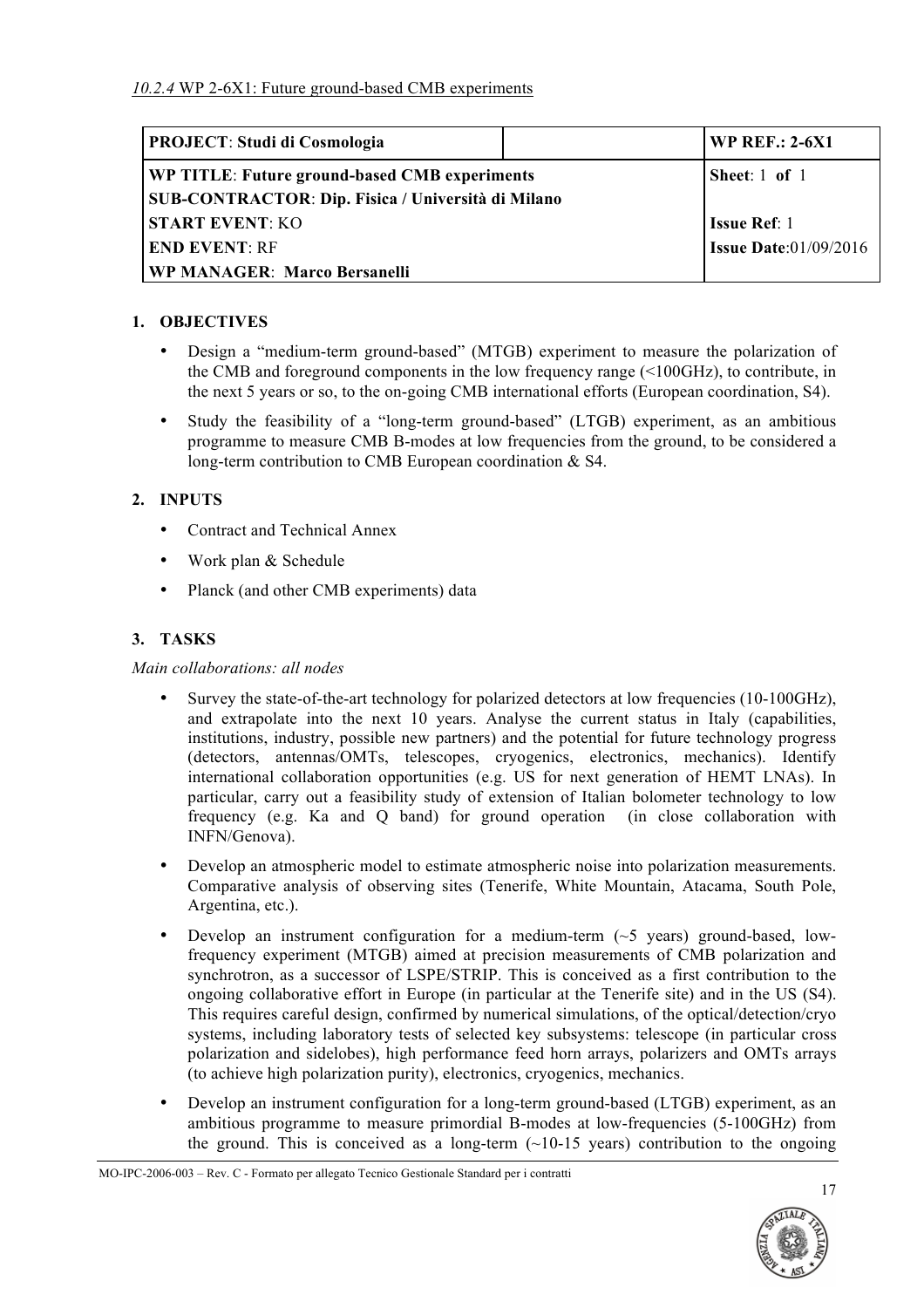collaborative effort in Europe and in the US (S4). The study will consider simultaneously foregrounds limitations (in close collaboration with SISSA, Trieste) and technological opportunities/approaches. Identify and study main trade-offs. Identify optimal modular strategy for large arrays deployment. This requires careful design, confirmed by numerical simulations, of the optical/detection/cryo systems, including laboratory tests of selected key subsystems: telescope, optical coupling, polarization selection (OMTs). Identify feasible solutions for electronics, cryogenics, mechanics, and required test facilities. Identify institutional partnership in Italy (ASI, INFN, INAF) and International Collaborations to implement such long term ground based program.

The feasibility studies described in the last two items will directly involve all the other nodes of this project: La Sapienza and Bologna for coordination with our parallel studies on balloon and space; Milano-Bicocca, Genova, Pisa for hardware design, testing and calibration strategies; SISSA for foreground analysis; OAT/INAF for data analysis support; Roma2, Ferrara and Padua for detailed definition of science goals).

#### **4. OUTPUTS**

- Feasibility study of a medium-term ground-based experiment to measure to high precision the polarized sky (CMB and synchrotron emission) at low frequencies for implementation in a  $\sim$ 5yr time scale, with maximum science return for the Italian community.
- Feasibility study of a long-term ground-based programme to measure to measure CMB Bmodes at low frequencies for implementation in  $a \sim 10-15$  v time scale, with maximum science return for the Italian community.
- Development of an atmospheric model capable of evaluating the impact of atmosphere on low frequency measurements (including polarization) from different observing sites.
- Survey of current and future capabilities in the field, identifying strategic opportunities in Italy and through international collaboration.

### **5. SCHEDULE**

First Year, t0+6 months

- Review of state-of-the-art in Italy on low frequency critical technologies
- Review of synchrotron and CMB polarization models and data
- Preliminary simulations of atmospheric effects and new atmospheric model.
- Preliminary design options for the MTGB

#### First Year, t0+12 months

- Complete review of state-of-the-art in Italy and worldwide on low frequency critical technologies
- Complete review of synchrotron and CMB polarization models and data
- Preliminary feasibility of extension to Ka and O band of Italian bolometer technology
- Complete atmospheric model.
- Design options and trade-offs for the MTGB experiment: choice of observing site, frequencies, technology, optical system, preliminary scanning strategy.

Second year, t0+18 months



MO-IPC-2006-003 – Rev. C - Formato per allegato Tecnico Gestionale Standard per i contratti